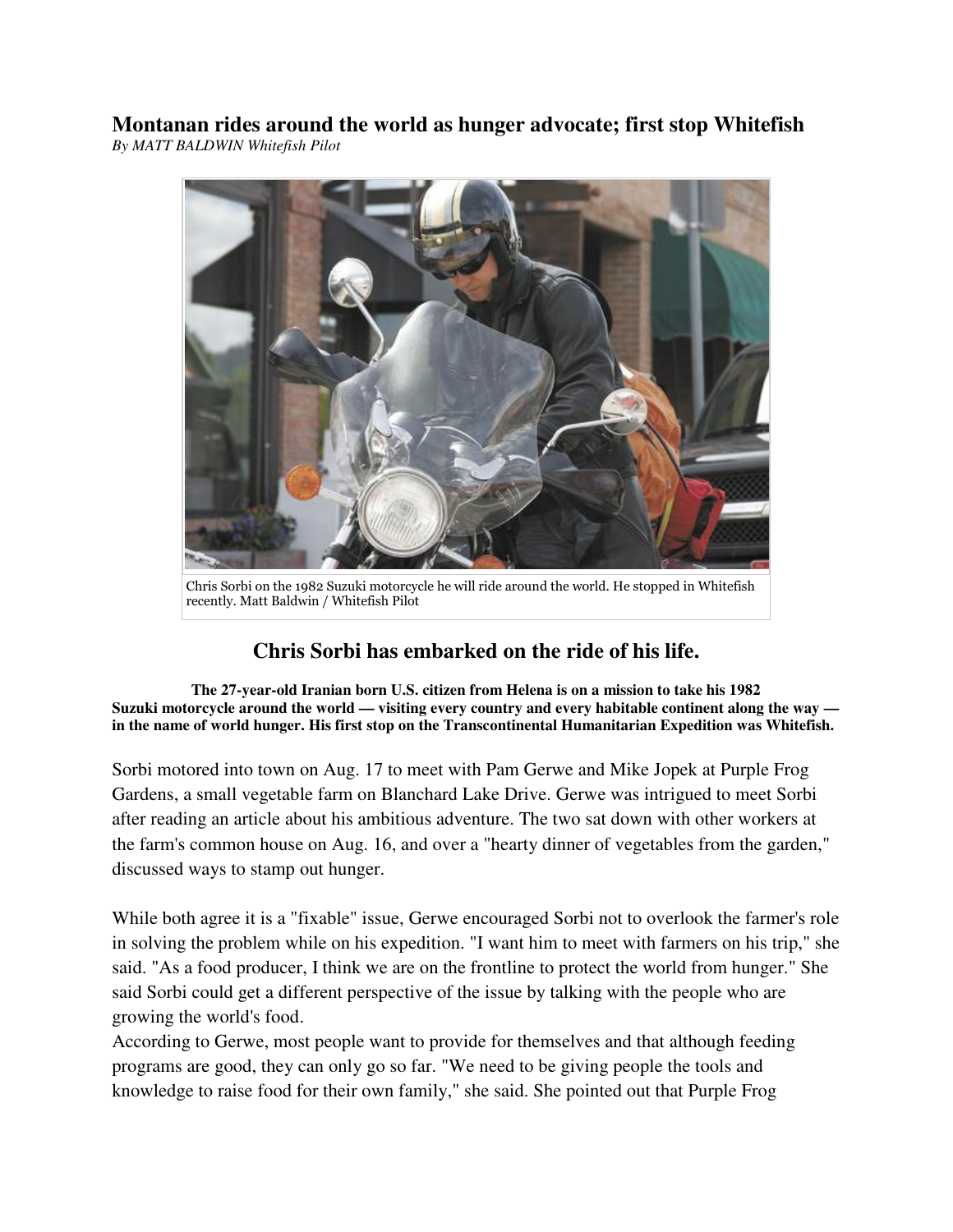Gardens — although small in the grand scheme of food production — provides food for a lot of people.

Sorbi agreed that sustainability in Montana can go a long way in the fight against hunger issues locally. "We are sending our local beef away to be processed," he said. "Only to have it shipped back to Montana, and we end up paying twice as much."

Gerwe also wanted to make sure Sorbi was aware of World Wide Opportunities on Organic Farms. Farmers involved with WWOOF offer food and accommodation to volunteers in exchange for work on their farm. Gerwe said the program would help educate Sorbi about different farming techniques and allow him the opportunity to eat and sleep for free on his trip. The motivation for Sorbi's trip around the world is seeded in his childhood. Sorbi grew up surrounded by war.

As an adolescent in Iran during the Iran-Iraq War of the 1980s, he witnessed things children should never see — destruction, violence, rampant disease and starvation.

It is estimated that somewhere around 1 million casualties occurred in the eight-year war. Both countries were left financially devastated after a ceasefire in 1988.

At 17 years old, Sorbi found salvation from a war-torn Iran when he immigrated to the United States with his family — a country he calls the true land of opportunity. Four years ago he decided to move from his home in North Carolina to Alaska, but his car broke down in Townsend and he settled on Helena as a final destination.

Sorbi prospered in the Capital City, working as a UPS driver and enjoying the grand landscape of Big Sky Country — but couldn't shake the feeling that he could be doing more with his life. He wanted to give something back to society for the opportunities he's found since his youth. "HUNGER is something that is fixable," Sorbi said. "I can't cure AIDS or heart disease, but I can fundraise and I can lobby. I can give people the tools they need to feed themselves." Sorbi, like Gerwe, says education is paramount in the effort to solve an issue as immense as the world food crisis. "Here, we don't have a chronic problem with hunger," Sorbi said. "Most places, they don't have the tools [for farming], they don't have anything. First we need to feed them, address the hunger to begin with, then educate them and make it sustainable."

Sorbi will be raising money for the cause through slideshow presentations at libraries and other public facilities. "In North America, I'm mostly doing fundraising," he said. "As soon as I get to the places that I can spend the money, I'll spend it." He says Africa and North Korea will be two places he can have the most impact, but they will also be the most dangerous.

"North Africa will be the hardest to visit," he said. "Those are the places I'm staying the longest, too. The poorer the place, the more dangerous it will be for me, but the longer I'm going to stay." Sorbi's motorcycle is a heavily modified Suzuki GS850 fit with aluminum panniers on the back to store his equipment.